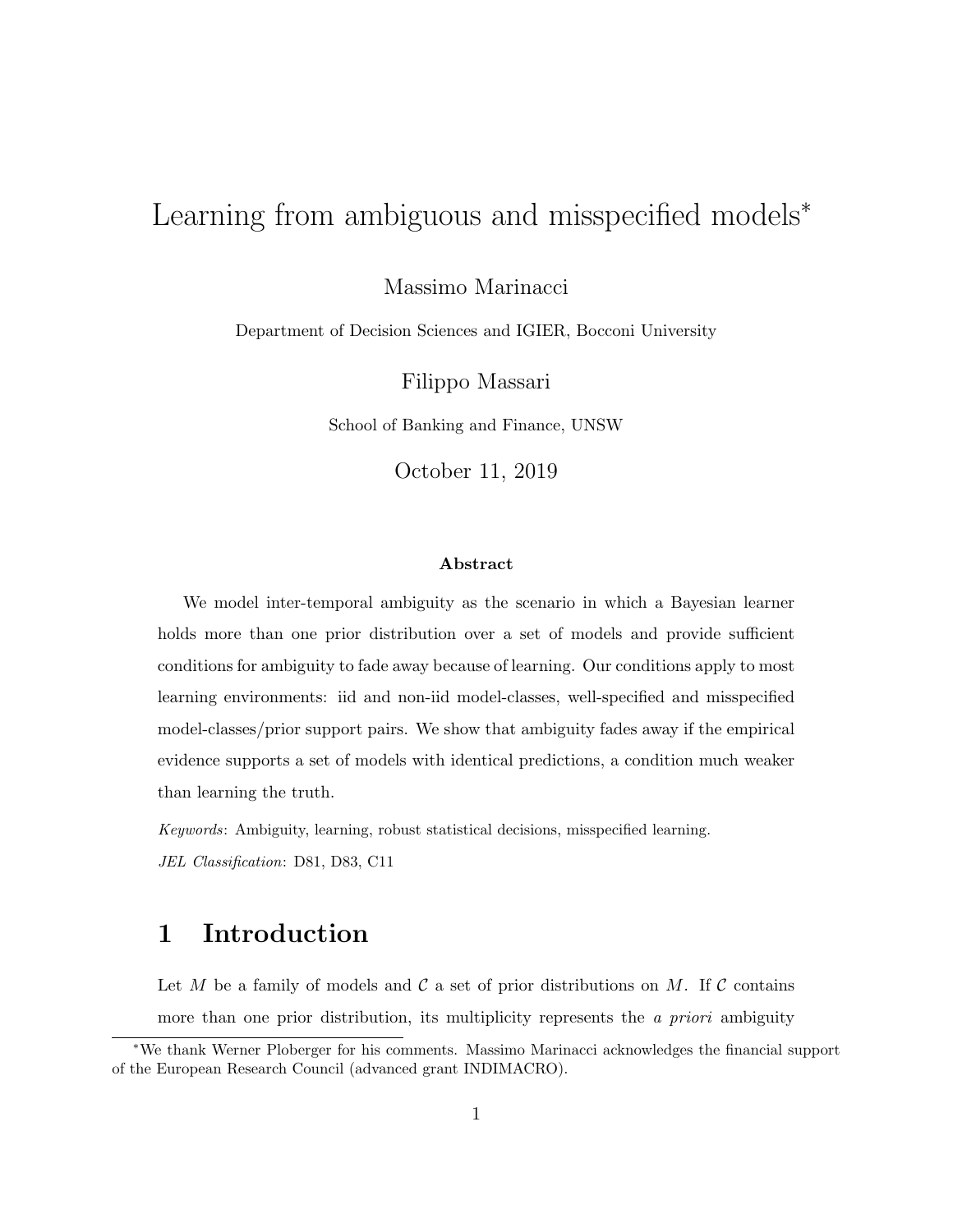perceived by a Bayesian decision maker (DM). This setting has been used to highlight the interaction between learning and ambiguity.<sup>1</sup>

Marinacci (2002) formalizes the intuition that if a DM observes repeated draws (with replacement) from the same ambiguous urn, ambiguity fades away over time because he eventually learns the true composition. If the learning problem is wellspecified — in the sense that the true probability belongs to the model-class/prior support pair adopted by the DM — ambiguity fades away because all posterior distributions converge to a Dirac distribution on the true model.

Here, we generalize the result in Marinacci (2002) to the case in which the DM does not learn the true probability because his prior view of the world is incorrect — that is, when the learning problem is misspecified in the sense that the modelclass/prior support pair does not contain the true model/parameter. We show that ambiguity fades away if the data clearly designates a unique most accurate model (or a set of models with equivalent predictions), a condition that is always satisfied in well-specified learning problems. In a nutshell, ambiguity fades away in all cases in which the empirical evidence eventually dominates the effect of heterogeneity in the prior distributions. On the contrary, ambiguity persists in those sequences in which two or more models with different predictions have comparable likelihood infinitely often. When this happens, the posteriors are "split" between these models with weights that depend on the priors, and the DM perceives ambiguity.

Our key contribution is to formalize sufficient conditions for the posteriors obtained from all priors to concentrate on the same model. Our findings rely on and generalize standard results in statistical learning theory. With a unique prior, a sufficient condition for the Bayesian posterior to concentrate on the true model (consistency) is that the prior  $\mu$  attaches a positive mass to the true parameter(s) (Doob, 1949; Freedman, 1963). In a multiple priors setting, this result continues to hold: if all priors give positive mass to the true model, then all posteriors concentrate on it and ambiguity fades away (Marinacci, 2002). On the other hand, in an iid setting and if the true parameter

<sup>&</sup>lt;sup>1</sup>It is a known fact that prior-by-prior updating can lead to dynamically inconsistent choices (Epstein and Schneider, 2003; Siniscalchi, 2011). Concerns about dynamic-consistency have no bite in our setting because we focus exclusively on one-step-ahead decisions.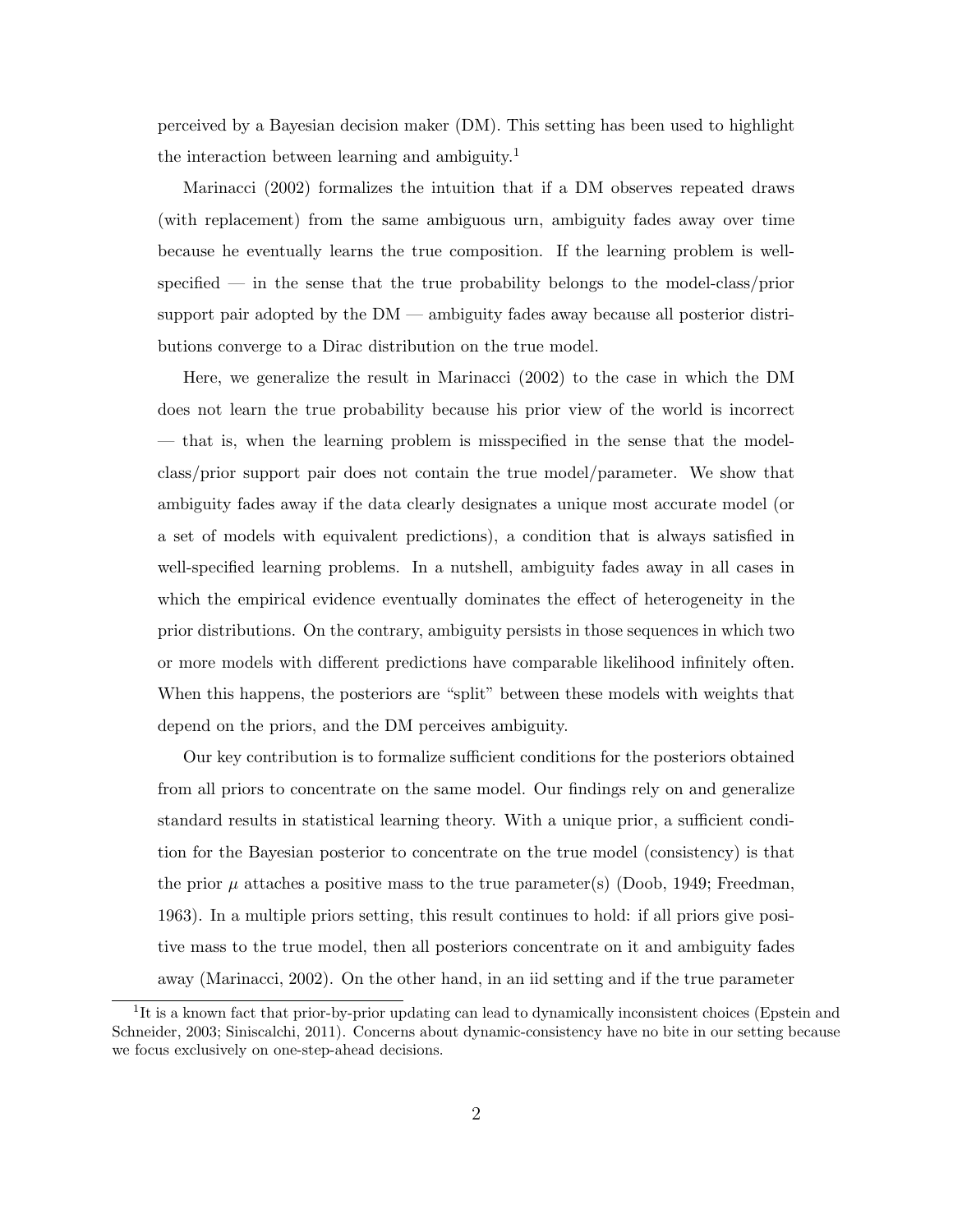set does not belong to the prior support, the posterior concentrates on the model that is the closest in terms of K-L divergence to the truth if it is unique (Berk, 1966; White, 1982). In a multiple priors setting, this result suggests that if the minimizer of the K-L divergence,  $P^*$ , is unique and all priors give it a positive weight, then ambiguity fades away because all posteriors concentrate on  $P^*$ .

Theorem 2 proves this conjecture and generalizes it to the non-iid setting. Theorem 1 provides an empirical condition for the posteriors derived from all priors to concentrate on a unique model which does not depend on a priori knowledge of the truth. Theorem 3 shows that ambiguity fades away when all posteriors concentrate on models with identical predictions and provides an empirically verifiable sufficient condition for the above to occur.

Discussion We prove that a Bayesian agent with multiple priors does not suffer from long-run ambiguity in all those cases in which the data support a unique model (or a set of models with identical predictions). How common are these situations? A precise answer to this question is hard to give because it depends on the true probability measure, which is typically unknown. If M counts finitely many iid probabilistic models, then the set of parameters characterizing an iid data generating process such that at least two models in M have identical average K-L divergence (a situation that violates all our sufficient conditions and may generate long-run ambiguity) is nongeneric, thus suggesting that ambiguity should be the exception, rather than the norm. However, we are cautious about concluding that ambiguity typically fades away in real world situations because models and parameters are hardly iid and chosen at random. For example, consider the standard problem of predicting stock market returns. Several models have been proposed and, to date, it is not clear which model is the closest to the truth — there is no definite statistical test that favors one unique model over another. Because the empirical evidence does not support a unique model, an investor with a set of priors on available models of stock market returns suffers ambiguity despite the large amount of available financial data.

Our, multiple-prior, learning model describes the attitude of a DM that holds more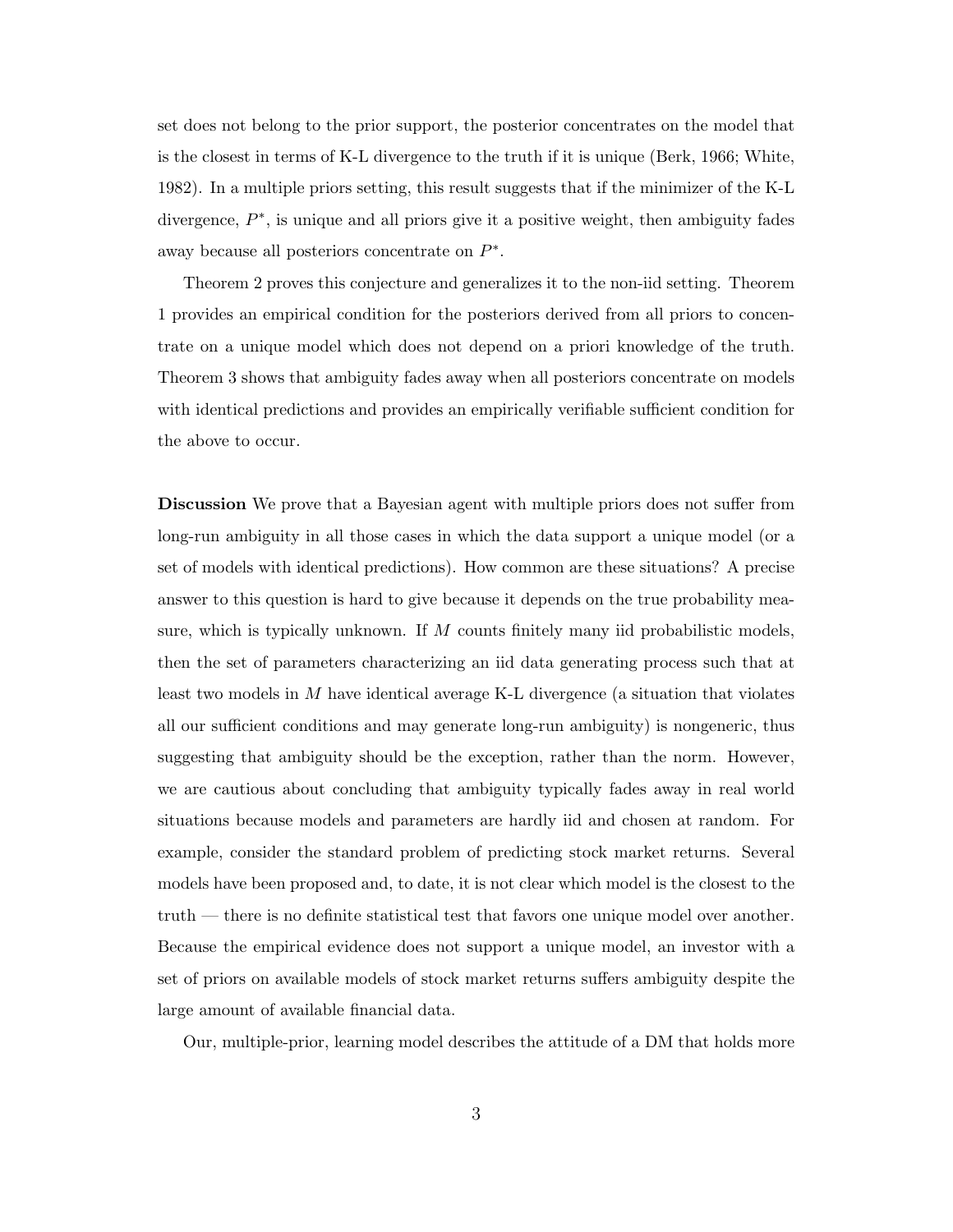than one prior distribution over a set of parameters and incorporate new information by independently updating each prior according to Bayes' rule. On the other hand, the multiple-likelihoods model (e.g., Epstein and Schneider, 2007; Epstein and Seo, 2015) describes a DM who believes that signals have multiple, hence uncertain, interpretations. Such signals can generate ambiguity even where none is present a priori. Learning models that accommodate such a possibility generate posterior sets different from those defined in this paper, and they lead to different results regarding if/when ambiguity fades away.

## 2 Probabilities

We consider a family of models  $M = \{P_{\theta} : \theta \in \Theta\}$  with a finite parameter set  $\Theta \subset \mathbb{R}^n$ , defined on a  $\sigma$ -algebra  $\Sigma^\infty$  of subsets of  $X^\infty$  with representative element  $x^{\infty} = x_1, x_2, ...,$  where  $X^{\infty} := \times^{\infty} X$  is the infinite Cartesian product of a finite state space X with representative element x and  $\sigma$ -algebra  $\Sigma$ . With a slight abuse of notation, we use  $P_{\theta}(x^t)$  to denote the probability that model  $P_{\theta}$  attaches to the cylinder with base  $x^{t}(i.e., Cyl(x^{t}) := \{x_{1}, ..., x_{t}, X_{t+1}, X_{t+2}, ...\})$ , as well as the likelihood that model  $P_{\theta}$  attaches to the partial sequence  $(x_1, ..., x_t)$ . The prior information about the parameters is summarized by prior distributions  $\mu \in \Delta\Theta$ . The set of prior distributions is C. For any prior distribution  $\mu \in \mathcal{C}$  the joint distribution of the parameters and the observations is  $P_{\mu} \in \Delta(\Theta \times X^{\infty})$ , defined by, for all sets  $A \subseteq \Theta$  and all cylinders  $x^{t}$ ,

$$
P_{\mu}(A \times x^{t}) := \int_{A} P_{\theta}(x^{t}) d\mu.
$$

We denote by  $\mu(.|x^t) \in \Delta\Theta$  the usual posterior given the observations  $x^t,^2$  while  $P_{\mu}(.|x^{t}) \in \Delta(\Theta \times X)$  is the one-step-ahead predictive distribution of  $x_{t+1}$ , given observations  $x^t$ . By definition, for all  $A \subseteq \Theta$  we have

$$
P_{\mu}(A \times x_{t+1}|x^{t}) := \int_{A} P_{\theta}(x_{t+1}|x^{t}) d\mu(.|x^{t}) := \int_{A} P_{\theta}(x_{t+1}|x^{t}) \frac{P_{\theta}(x^{t}) d\mu}{\int_{\Theta} P_{\theta}(x^{t}) d\mu}.
$$

<sup>2</sup>We rule out the possibility of observing an event which is impossible according to all models in  $M$ .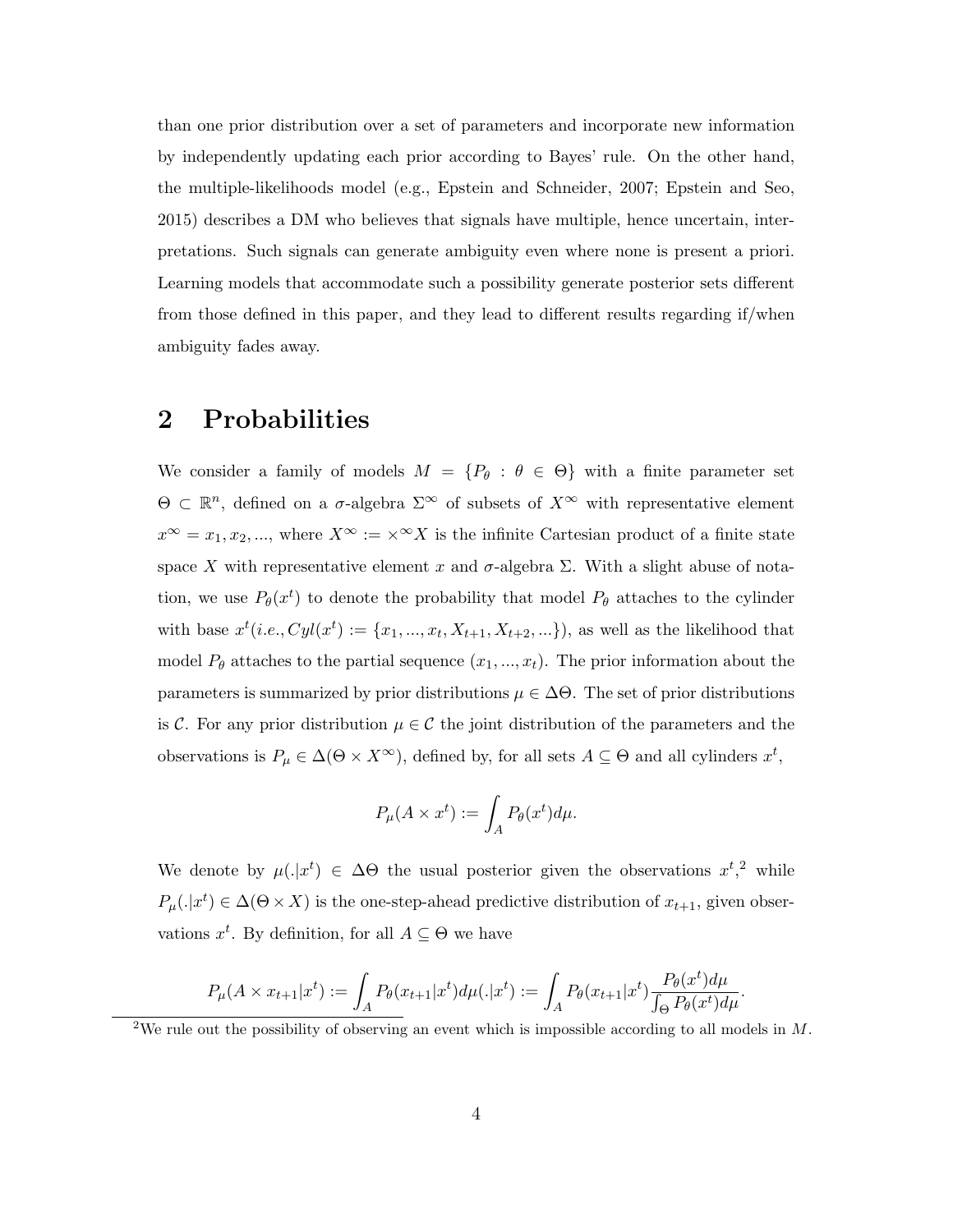## 3 Decisions

Let C be the space of consequences on which the DM has a bounded utility function u :  $C \to \mathbb{R}$ . We consider one-step-ahead acts, i.e., Σ−measurable maps  $f : X \to C$  that associates a consequence to each observation in  $X$ . The decision criterion adopted by the DM depends on the quality of his prior information. For illustrative purposes, we briefly provide examples of the DM's decision criterion when facing risk, unambiguous uncertainty, and ambiguity.

Suppose there is an urn with 3 balls, each of which is either white,  $x_W$ , or red,  $x_R$ . Suppose the DM chooses a color and draws a ball from the urn. If this ball matches the DM's color, he wins \$100. Otherwise, he gets nothing. The consequence space is  $C = \{\$0, \$100\}$ , the observation space  $X = \{x_R, x_W\}$ , and the DM can choose between two acts:  $f_R$ , he bets on a red ball; and  $f_W$ , he bets on a white ball. The following table summarizes this decision problem:

$$
x_R \quad x_W
$$
  

$$
f_R \quad $100 \quad 0
$$
  

$$
f_W \quad 0 \quad $100
$$
 (1)

Finally,  $\theta$  is the fraction of white balls in the urn, so that  $\Theta = \{0, 1/3, 2/3, 1\}$ . If draws are made with replacement from the same urn,  $M$  is the iid Bernoulli distribution family with parameter set Θ.

• Scenario 1: Risky Urns. The DM knows the true composition of the urn  $\theta_0$ (e.g., he knows that it contains exactly two white balls). In this case, the DM's choice criterion is, for every act  $f$ , given by:

$$
\int_X u(f(x))dP_{\theta_0}
$$

.

• Scenario 2: Bayesian Urns. The DM does not know the composition of the urn but has enough prior information to uniquely pin down a prior distribution  $\mu$ on the set of possible compositions  $\Theta$ . That is, C is a singleton. For example, the DM might believe that all the compositions of the urn are equally likely. Unlike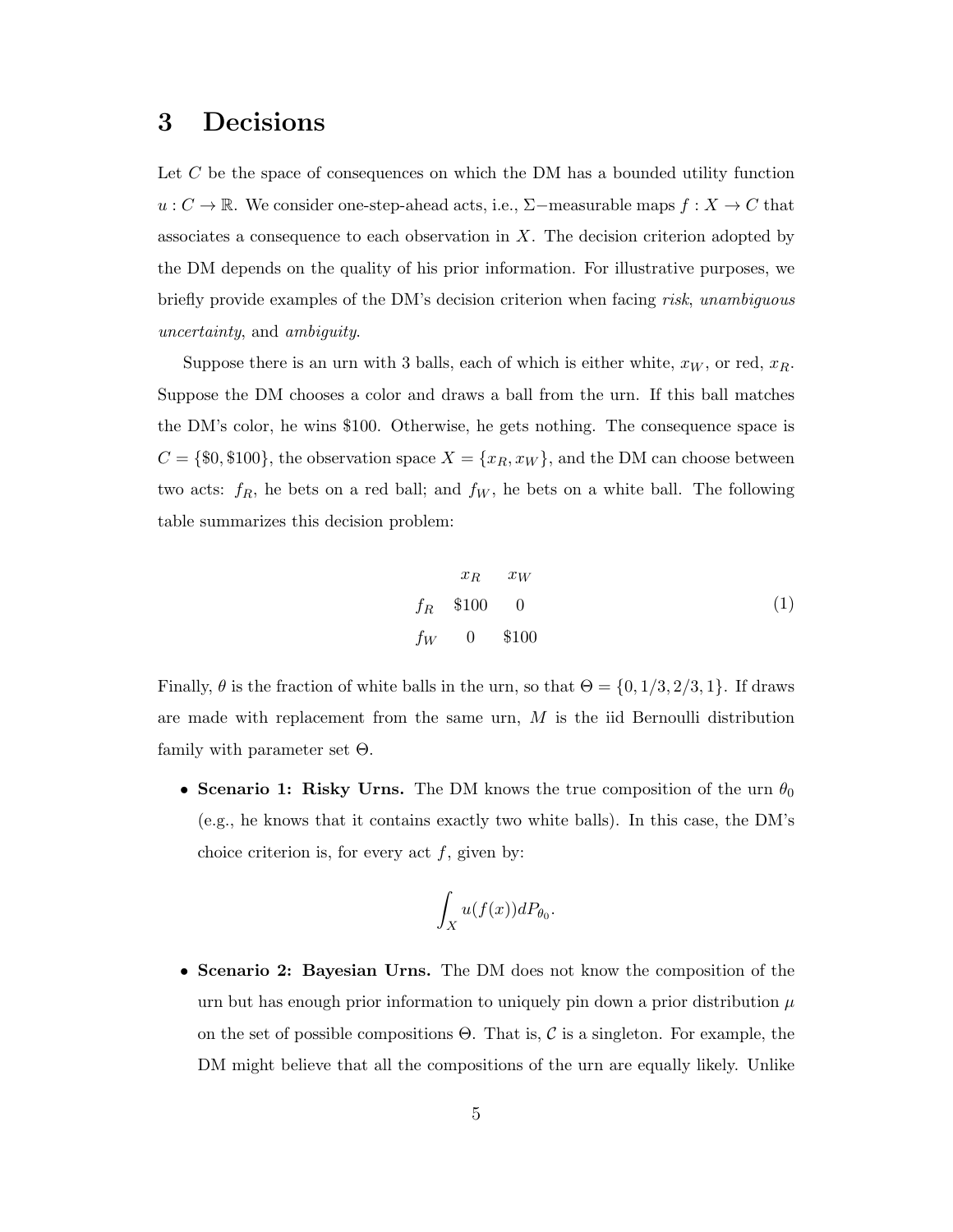the previous case, the DM's choice criterion now changes over time because of learning. In the first period, the DM's choice criterion is, for every act  $f$ , given by:

$$
\int_{\Theta} \left[ \int_X u(f(x))dP_{\theta} \right] d\mu = \int_X u(f(x))dP_{\mu}(x|\emptyset).
$$

Subsequently, as the DM incorporates past realization,  $x<sup>t</sup>$ , to his prior distribution using Bayes' rule, his choice criterion becomes:

$$
\int_{\Theta} \left[ \int_X u(f(x))dP_{\theta} \right] d\mu(\cdot|x^t) = \int_X u(f(x))dP_{\mu}(x|x^t).
$$

• Scenario 3: Ambiguous Urns. The DM does not know the composition of the urn and does not have enough prior information to uniquely pin down a distribution on the set of possible compositions of the urn. That is,  $\mathcal C$  is not a singleton. For example, the DM might only know that every composition has at least a 1/10 probability of being the correct one:  $\mathcal{C} := \{ \mu \in \Delta : \forall \theta \in \Theta, \mu(\theta) \geq 1/10 \}$ . In evaluating an act in this scenario, the DM has to consider, for each act  $f$ , the set

$$
\left\{ \int_X u(f(x))dP_\mu(x|\emptyset) : \mu \in \mathcal{C} \right\}.
$$

Subsequently, as the DM incorporates past realizations using Bayes' rule, the DM has to consider, for each act  $f$ , the set:

$$
\left\{\int_X u(f(x))dP_\mu(x|x^t): \mu \in \mathcal{C}\right\}.
$$

Possible summaries of this set are the infimum and supremum:

$$
\sup_{\mu \in \mathcal{C}} \int_X u(f(x))dP_\mu(x|x^t) \; ; \; \; \inf_{\mu \in \mathcal{C}} \int_X u(f(x))dP_\mu(x|x^t).
$$

## 4 Long-run ambiguity

As in Marinacci (2002), we consider the difference between the DM's expected utility under the most advantageous prior and under the least advantageous prior in  $\mathcal C$  to be a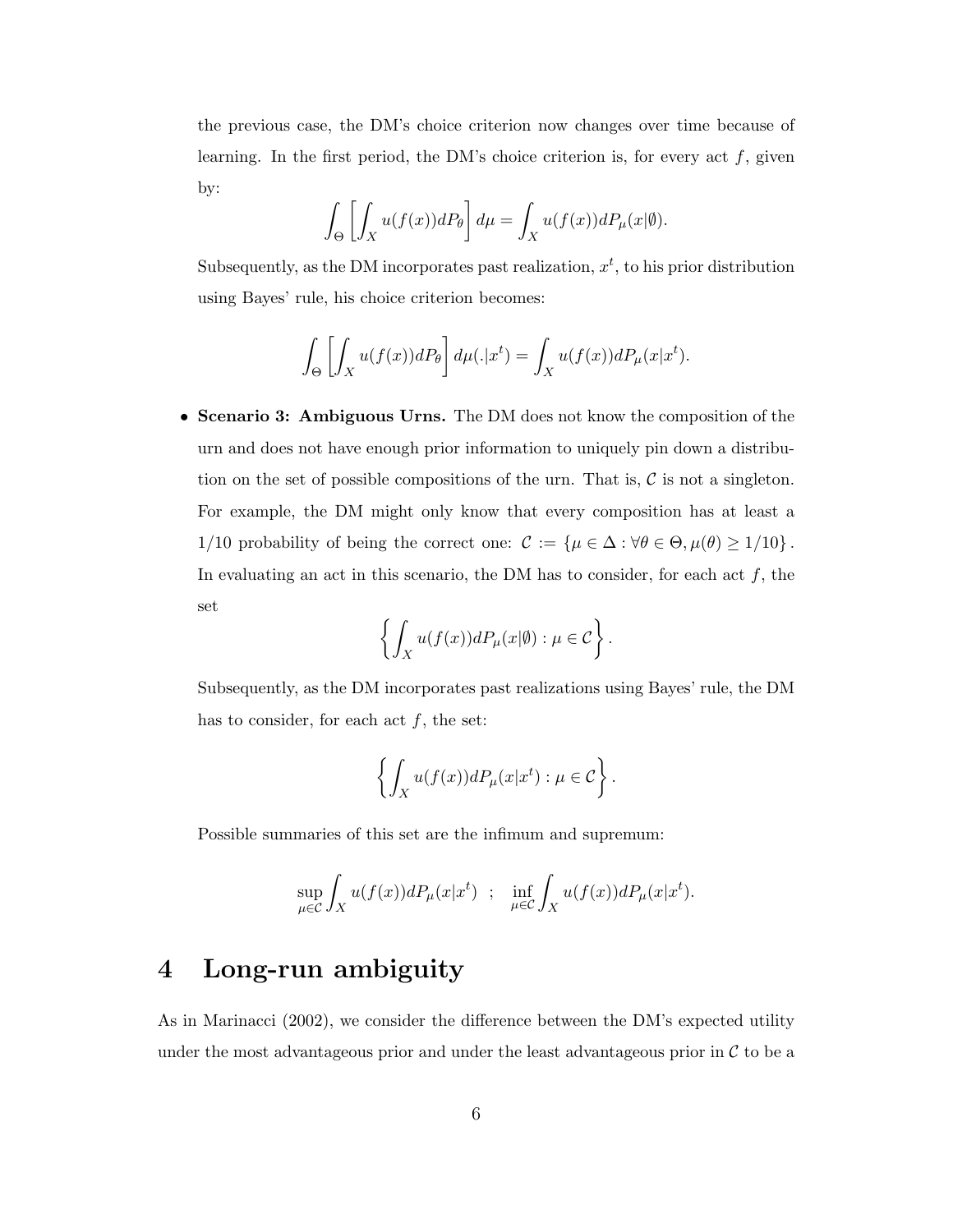measure of the ambiguity that a DM perceives in evaluating an act  $f$ . We are ultimately interested in verifying whether this quantity converges to 0 as the number of past observations goes to infinity and each prior gets independently updated using Bayes' rule. A tight sufficient condition for the most conservative and the least conservative expected utility to coincide is to require that the posteriors calculated from all priors in  $\mathcal C$  eventually coincide (see Lemma 2 in Appendix). We say that

Definition 1. Ambiguity fades away at path  $x^{\infty} \in X^{\infty}$  if,

$$
\lim_{t \to \infty} \left[ \sup_{\mu', \mu'' \in \mathcal{C}} \int_X \left| dP_{\mu''}(x|x^t) - dP_{\mu'}(x|x^t) \right| \right] = 0 \tag{2}
$$

where, for each  $t > 0, x^t$  indicates the first t realizations of path  $x^{\infty}$ .

Definition 1 requires that all posteriors concentrate on the same model (or on a set of models with identical predictions) on the realized path. Unlike the definition proposed by Marinacci (2002) — which requires all the posteriors to converge to a Dirac measure on the true model on a set of sequences of true measure  $1$  — ours does not assume an iid structure, and it does not depend on the true model. Thus, it can be used to discuss long-run ambiguity when the model class support contains models with learning, a dependence-structure, or is misspecified. In those cases in which all posteriors concentrate on the true model, our definition is equivalent to the notion of weak merging (Lehrer and Smorodinsky, 1996).

### 5 Main result

In this section, we present three sufficient conditions for ambiguity to fade away. The driving force of our results is the observation that the key component of Bayesian learning is the existence of a unique most accurate model, rather than the true model belonging to the prior support. For instance, Berk (1966) shows that if all models in the support and the truth are iid, then the posterior obtained from a unique prior eventually assigns probability 1 to the set of parameters that minimize the K-L divergence from the truth, if unique. Here, we generalize Berk (1966)'s result to the case of multi-prior,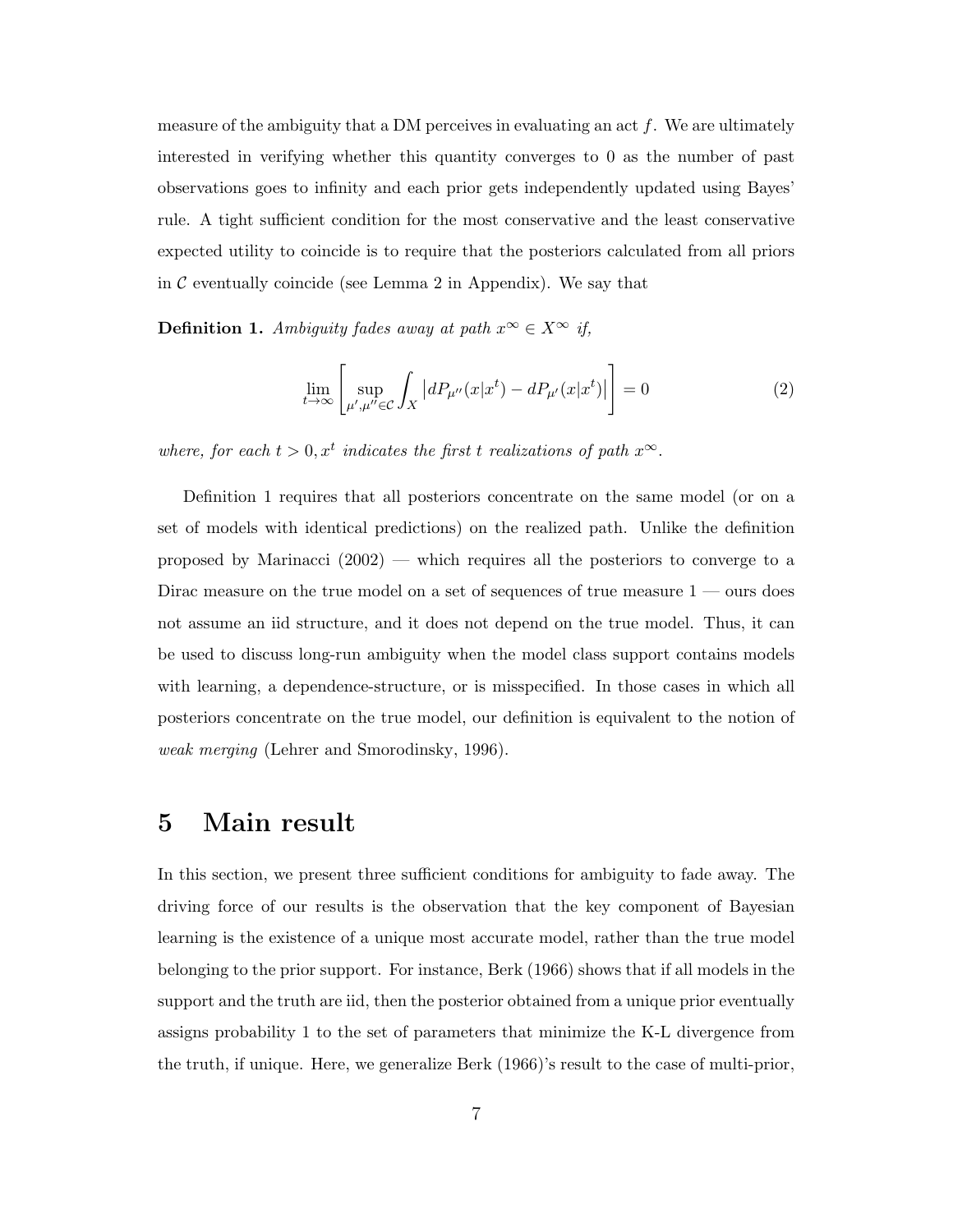non-iid setting. We provide two conditions (Theorems 1 and 2) that are sufficient for all posteriors to concentrate on the same model and one condition (Theorem 3) that is sufficient for all posteriors to concentrate on a set of models that deliver the same predictions. Let us start by formalizing an appropriate generalization of the notion of unique most accurate model.

**Definition 2.** Given a path  $x^{\infty} \in X^{\infty}$  and a family of models  $M = \{P_{\theta} : \theta \in \Theta\}$ , we say that  $\hat{\theta} := \hat{\theta}(x^{\infty}, \Theta) \in \Theta$  is a strong maximum likelihood (SML) model if, for every  $\theta \in \Theta$ , the limit  $\lim_{t \to \infty} P_{\theta}(x^t) / P_{\hat{\theta}}(x^t)$  exists and is finite.

If  $\hat{\theta}$  is unique, the SML model is the model whose likelihood converges to zero at the slowest rate on path  $x^{\infty}$  — i.e.,  $\forall \theta \neq \hat{\theta}$ ,  $\lim_{t \to \infty} P_{\theta}(x^t) / P_{\hat{\theta}}(x^t) = 0$  at path  $x^{\infty}$ . If more than one SML model exists, all SML models must eventually deliver the same conditional one-step-ahead predictions on  $x^{\infty}$  (Lemma 1), but not necessarily on hypothetical onestep-ahead states that do not realize on  $x^{\infty}$  (see Scenario 9).

Our first result shows that the existence of a unique SML is a sufficient condition for ambiguity to fade away.

**Theorem 1.** Let  $M = \{P_{\theta} : \theta \in \Theta\}$  be a family of models and C a compact set of strictly positive prior distributions on  $\Theta$ . Ambiguity fades away at path  $x^{\infty}$  if a unique  $\hat{\theta}(x^{\infty},\Theta)$  exists.

By definition, if the SML model is unique, its likelihood eventually dominates that of all other models. Consequently, the posteriors calculated from all priors eventually attach unitary weight to  $\hat{\theta}$  and ambiguity fades away.

An alternative condition for ambiguity to fade away can be obtained by noticing that a sufficient condition for the existence of a unique SML model P-a.s. is the presence of a unique model with the lowest average K-L divergence.

**Definition 3.** The average K-L divergence from  $P_{\theta}$  to the true probability  $P_{\theta_0}$  is

$$
\bar{D}(P_{\theta_0}||P_{\theta}) := \lim_{t \to \infty} \frac{1}{t} E_{P_{\theta_0}} \left[ \ln \frac{P_{\theta_0}(x^t)}{P_{\theta}(x^t)} \right].
$$

Next, we show that the existence of a unique model with minimal K-L divergence is a sufficient condition for ambiguity to fade away.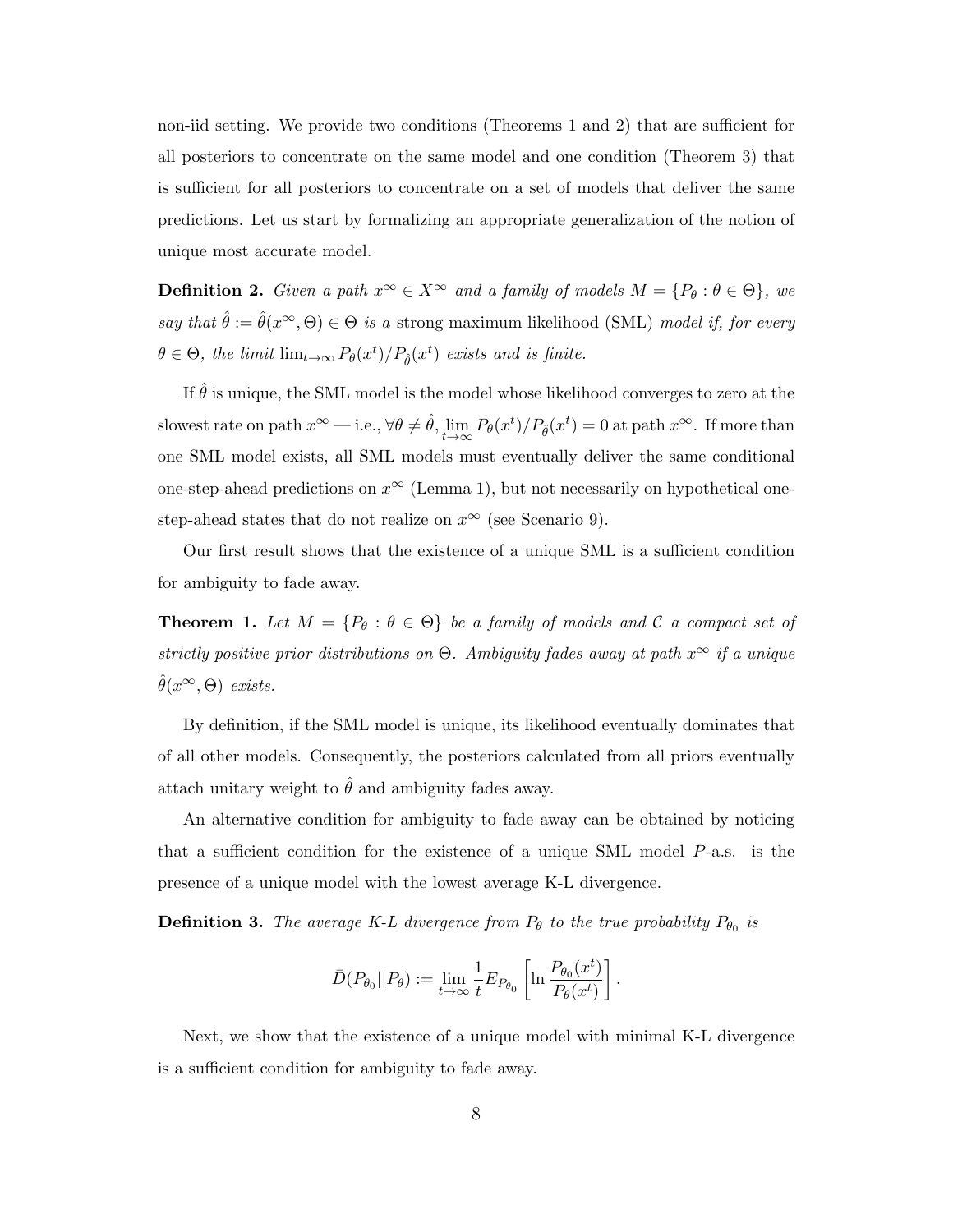**Theorem 2.** Let  $M = \{P_{\theta} : \theta \in \Theta\}$  be a family of models and C a compact set of strictly positive priors on  $\Theta$ . Ambiguity fades away  $P_{\theta_0}$ -a.s. if argmin egmin  $\bar{D}(P_{\theta_0}||P_{\theta})$  exists and is unique.

This delivers a sufficient condition for ambiguity to fade away  $P_{\theta_0}$ -a.s. which generalizes Berk (1966)'s results to the non-iid setting and includes Marinacci (2002)'s condition as a special case. When  $\mathcal C$  is a singleton, if all models in M and the true measure are iid, Berk (1966)'s result follows from Theorem 2 because the average K-L divergence coincides with the K-L divergence  $P_{\theta_0}$ -a.s. by the Strong Law of Large Numbers. Whereas, if all models in  $M$  are iid and the truth belongs to  $M$ , Marinacci (2002)'s condition follows because the true model is the unique maximizer of the K-L divergence.

The condition of Theorem 1 depends only on the properties of the sequence of realizations, while Theorem 2's condition requires a priori knowledge of the true probability distribution —to calculate the K-L divergence. In a nutshell, the difference between the two conditions is as follows: Theorem 1 tells us that ambiguity persists if the data is inconclusive, while Theorem 2 tells us that ambiguity persists if the true probability generates inconclusive data  $P_{\theta_0}$ -a.s.. These two conditions are not directly comparable, but there is a sense in which the former is more informative than the latter. There are cases in which two models have identical average K-L divergence but a diverging likelihood ratio  $P$ -a.s.<sup>3</sup>

Last, we present a sufficient condition for ambiguity to fade away that relaxes the uniqueness requirement for the SML model of Theorem 1 by asking for a (minimal) assumption about the true model. If all states have a positive probability to be visited after every history, then all SML models must deliver identical one-step-ahead predictions, and the existence of at least one SML model is a sufficient condition for ambiguity to fade away. Theorem 3 condition allows discussing long-run ambiguity when members of the prior support are learning models.

<sup>3</sup>For example, in a market selection framework Massari (2017) analyzes models with diverging loglikelihood ratio and yet the same average K-L divergence because the divergence rate of the former  $O(t^{.5})$  is dominated by the averaging factor  $O(t^{-1})$ .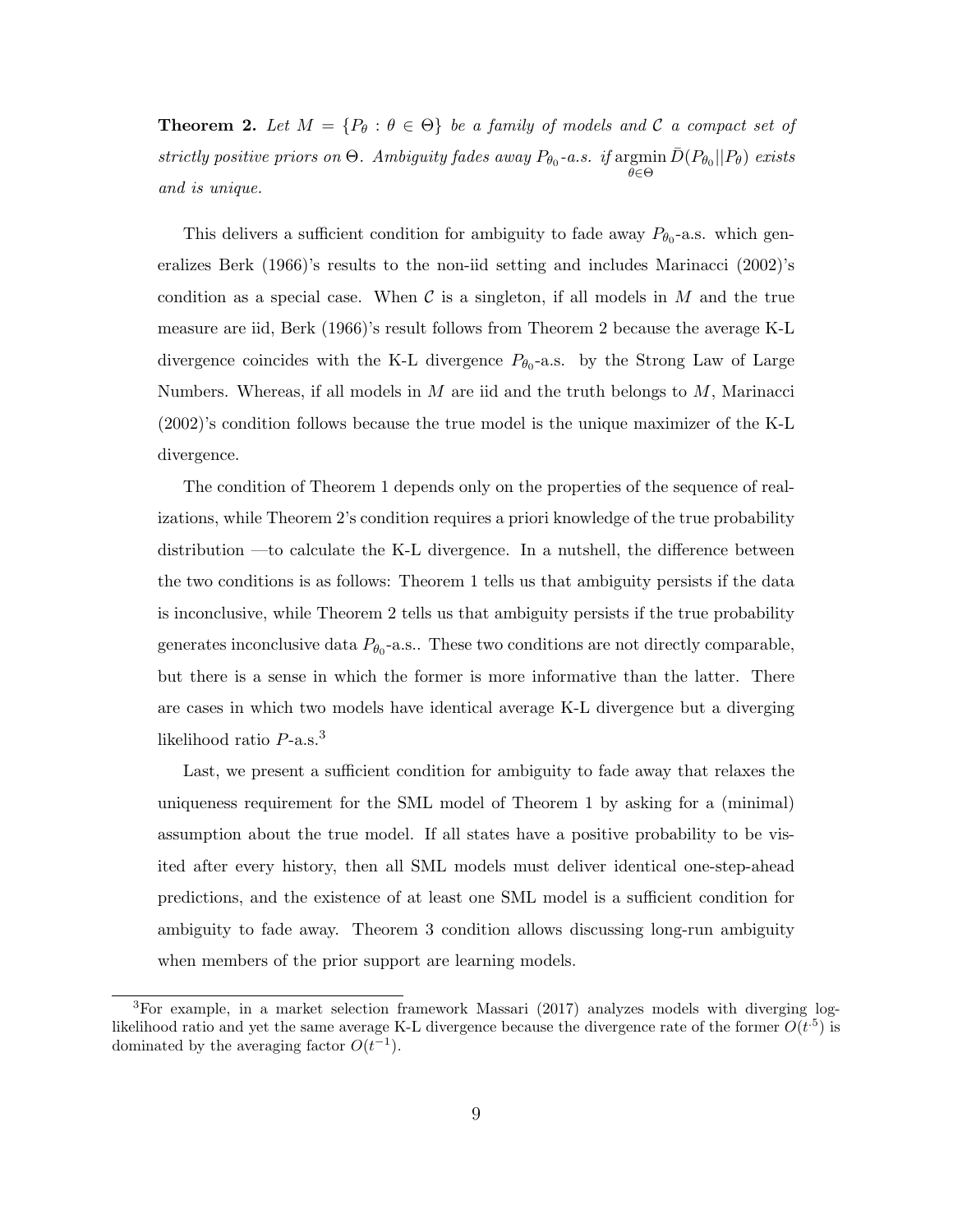**Theorem 3.** Let  $M = \{P_{\theta} : \theta \in \Theta\}$  be a family of models and C a compact set of strictly positive priors on  $\Theta$ . Ambiguity fades away  $P_{\theta_0}$ -a.s. if at least one SML exists  $P_{\theta_0}$ -a.s. and the true data generating process  $P_{\theta_0}$  assigns strictly positive probability to every state after every history.<sup>4</sup>

The additional assumption about the true model that we introduce in Theorem 3 is needed to guarantee that if there are multiples SML, all the SML deliver the same prediction. Scenario 9 below illustrates the role played by our conditions on the truth. $5$ If some states have zero probability to be visited, then it is possible to have multiple SML models and long-run ambiguity because these models make different predictions about states that are never empirically tested.

We conclude by presenting scenarios illustrating our conditions. Scenarios 4-6 show cases in which ambiguity fades away because the truth generates sequences that support only one model among those believed possible by the DM. Conversely, scenarios 7-9 show cases in which ambiguity persists in the long run because the truth generates sequences which equally endorse at least two models with different predictions in the prior support infinitely often. While we were unable to prove a necessary counterpart to our sufficient conditions, these scenarios suggest that our conditions are tight.

Suppose a DM confronted with decision problem 1 subjectively believes that he is facing iid realizations from an ambiguous urn with three balls, two of which have the same color. In our notation, he believes that  $M$  is the class of iid Bernoulli distributions with possible parameters  $\Theta = \{1/3, 2/3\}$ . His prior information is accurate enough to reduce ambiguity to only two possible priors on the composition of the urn:  $C =$  $\{\mu'(\theta), \mu''(\theta)\}.$  These are,

$$
\mu'(\theta) = {\mu'(\frac{1}{3}) = \frac{1}{2}, \mu'(\frac{2}{3}) = \frac{1}{2}} \text{ and } \mu''(\theta) = {\mu''(\frac{1}{3}) = \frac{1}{4}, \mu''(\frac{2}{3}) = \frac{3}{4}}.
$$

• Scenario 4: Ambiguity fades away in well-specified learning settings. Draws are indeed iid from an urn whose composition is  $\theta_0 = \frac{2}{3}$  $\frac{2}{3}$ . Because the

<sup>&</sup>lt;sup>4</sup>In symbols,  $\forall x^{t-1}, \forall x_t \in X, P_{\theta_0}(x_t|x^{t-1}) > 0.$ 

<sup>5</sup>We thank an anonymous referee for providing us with this example.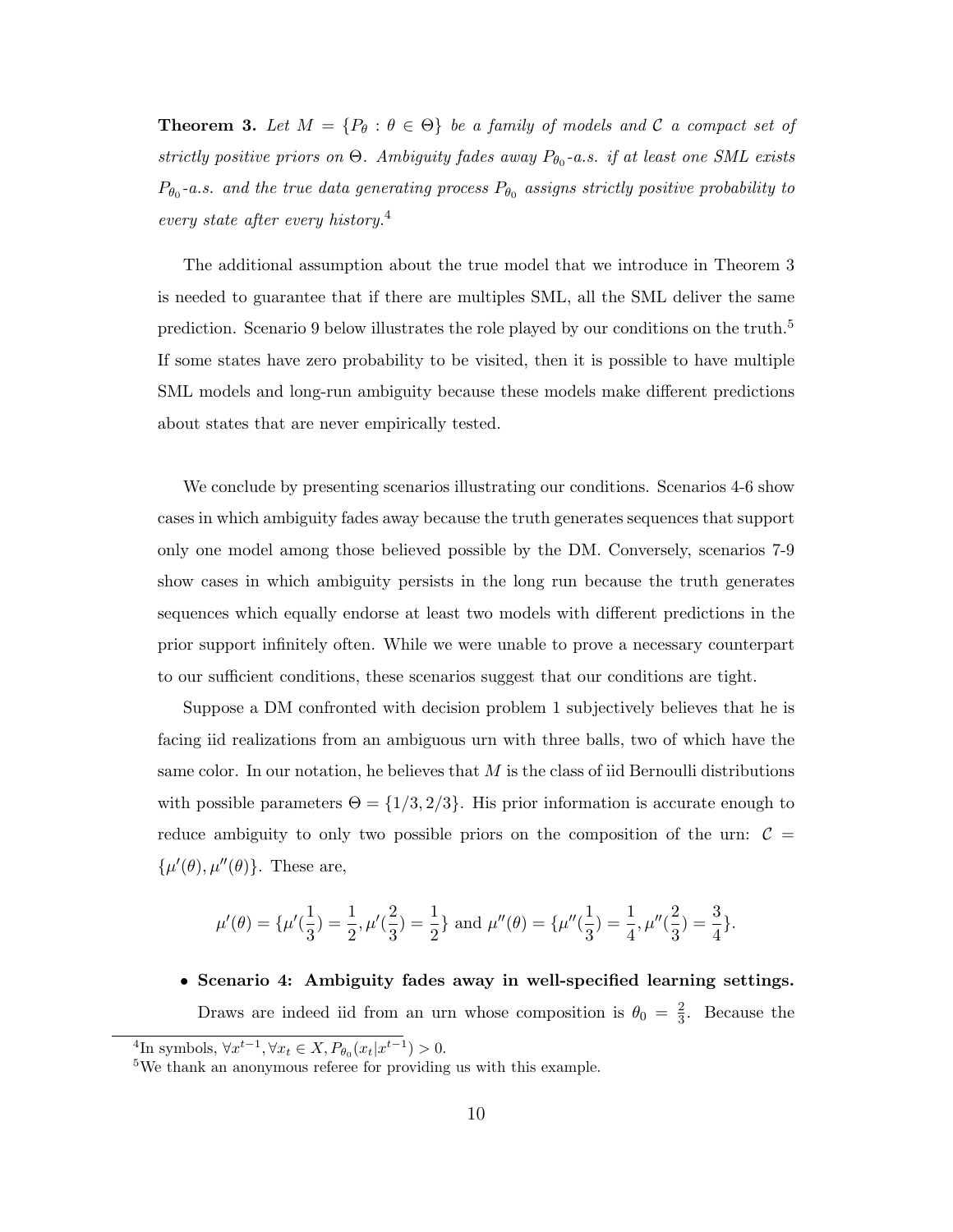learning problem is well-specified ( $\theta_0 \in \Theta$ ), by the Strong Law of Large Numbers  $\theta_0$  is the SML model  $P_{\theta_0}$ -a.s.. Thus, Theorem 1 (and Marinacci, 2002) implies that ambiguity fades away  $P_{\theta_0}$ -a.s..

- Scenario 5: Ambiguity fades away in a misspecified learning setting with incorrect dependence-structure. Draws are not iid, as the DM incorrectly believes. Instead, the urn is secretly changed before every draw to deliver the deterministic sequence  $x^{\infty} := \{W, W, R, W, W, R, ...\}$ . Because the frequency of W converges to  $\frac{2}{3}$ , then  $\hat{\theta} = \frac{2}{3}$  $\frac{2}{3}$  is the SML parameter in  $\Theta$ . By Theorem 1, all posteriors concentrate on  $\hat{\theta}$  and ambiguity fades away. Although the DM fails to realize that draws are not iid, he successfully learns the best parameter in  $\Theta$  and ambiguity fades away.
- Scenario 6: Ambiguity fades away in a misspecified learning setting with correct dependence-structure. Draws are iid from an urn whose composition is  $\theta_0 = \frac{3}{5}$  $\frac{3}{5}$ . In this case, the dependence-structure is correctly specified because draws are indeed iid, but the learning problem is misspecified because Θ does not contain the true parameter:  $\theta_0 \notin \Theta$ . It is easy to verify that  $\hat{\theta} = \frac{2}{3}$  $rac{2}{3}$  is the strong maximum likelihood  $P_{\theta_0}$ -a.s..<sup>6</sup> Thus, Theorem 1 implies that both posteriors concentrate on  $\ddot{\theta}$ . Although the DM cannot learn the true model, ambiguity fades away because the data clearly indicates which model is the most accurate.
- Scenario 7: Ambiguity persists in a misspecified learning setting with incorrect dependence-structure. Draws are not iid, as the DM incorrectly believes. Instead, he is facing the deterministic sequence  $x^{\infty} := \{W, R, W, R, ...\}$ . It is easy to verify that the conditions of Theorems 1-3 are not satisfied. The following argument shows that ambiguity does not fade away. In every even period  $P_{\frac{1}{3}}$  and  $P_{\frac{2}{3}}$  have identical likelihood. Therefore, each odd period prediction obtained from priors  $\mu'$  and  $\mu''$  coincides with their first period prediction. Because  $\mu$ 's and  $\mu$ ''s first period predictions differ, their predictions differ for every odd

<sup>6</sup>By the Strong Law of Large Numbers,  $\lim_{t \to \infty} \frac{P_{\frac{1}{3}}(x^t)}{P_{\frac{2}{3}}(x^t)}$  $\frac{P_1(x^t)}{P_2(x^t)} = P$ -a.s.  $\lim_{t \to \infty} \left( \frac{\left(\frac{1}{3}\right)^{\frac{3}{5}} \left(\frac{2}{3}\right)^{\frac{2}{5}}}{\left(\frac{2}{3}\right)^{\frac{3}{5}} \left(\frac{1}{3}\right)^{\frac{2}{5}}} \right)$  $\frac{2}{3}$  $\frac{3}{5}$  $\left(\frac{1}{3}\right)$  $\frac{2}{5}$  $\Big)^t = 0.$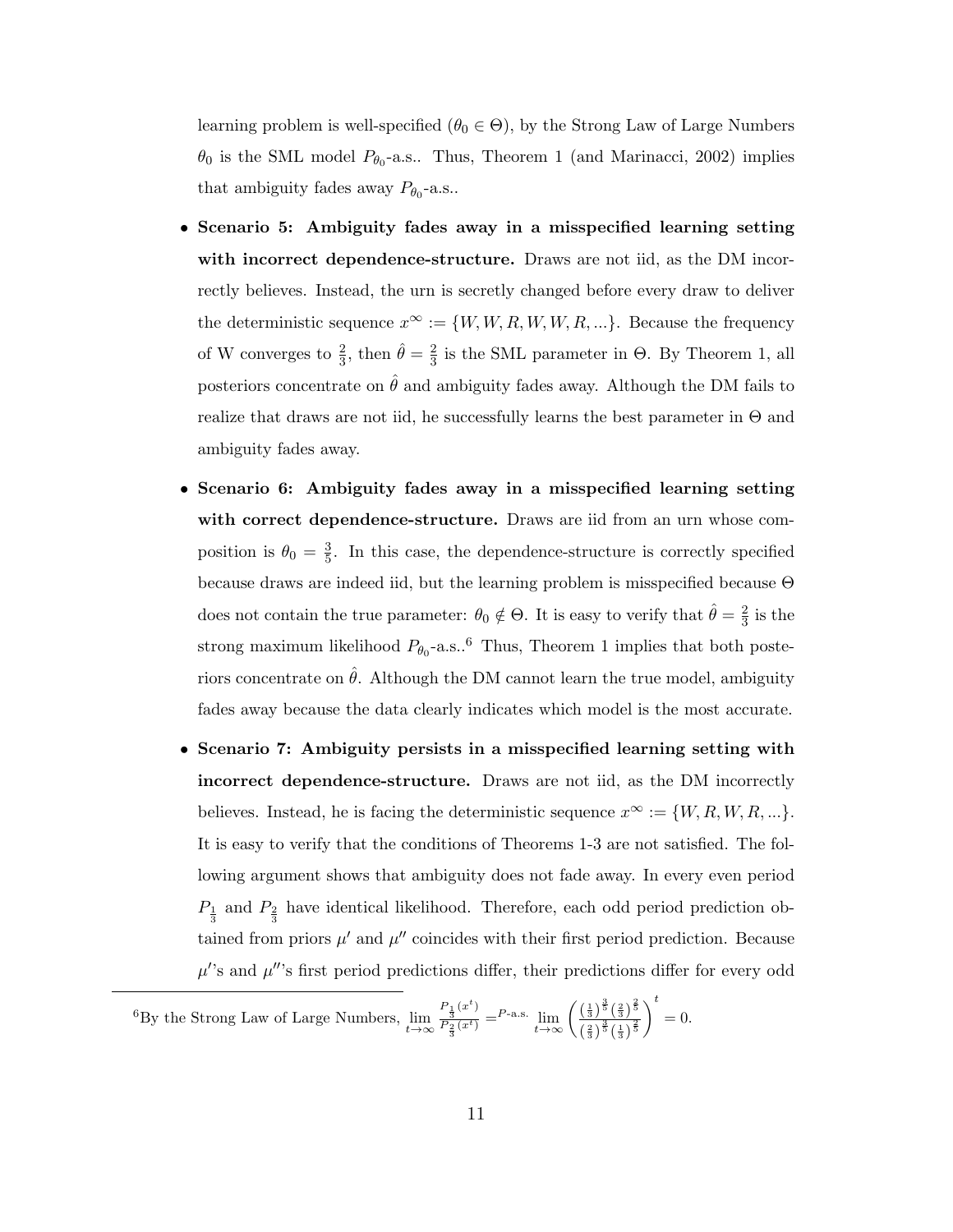period, and ambiguity does not fade away.<sup>7</sup>

- Scenario 8: Ambiguity persists in a misspecified learning setting with correct dependence-structure. Draws are iid from an urn whose composition is  $\theta_0 = \frac{1}{2}$  $\frac{1}{2}$ . In this case, the dependence-structure is correctly specified because draws are iid, but  $\Theta$  is not, since  $\theta_0 \notin \Theta$ . A symmetry argument can be used to show that the conditions of Theorems  $1-3$  are not satisfied.<sup>8</sup> When this happens the predictions of  $\mu'$  and  $\mu''$  differ and the DM suffers ambiguity, by the same argument used in Scenario 7.
- Scenario 9: Ambiguity persists in a misspecified learning setting with multiple SML and degenerate truth. Consider a DM facing a series of draws from three-color urns  $X := \{a, b, c\}$  which he believe to be iid from two possible models  $\Theta = \{\theta', \theta''\}$  with

$$
P_{\theta'} = \left[\frac{1}{2}, \frac{3}{8}, \frac{1}{8}\right]
$$
 and  $P_{\theta''} = \left[\frac{1}{2}, \frac{1}{8}, \frac{3}{8}\right]$ .

The DM has two priors  $\mathcal{C} = {\mu, \mu' }$  on these models:  $\mu'(\theta') = .3 = 1 - \mu^{\nu}(\theta')$ . Draws are not iid, as the DM incorrectly believes. Instead, he is facing the deterministic sequence  $x^{\infty} := \{a, a, a, ...\}$ . The condition of Theorem 1 is not satisfied because both models are SML — they attach an identical likelihood to  $x^{\infty}$ . The condition of Theorem 2 is not satisfied because both models have the same average K-L divergence.<sup>9</sup> The condition of Theorem 3 is not satisfied because only state a has positive probability of occurring. Ambiguity does not fade away because the predictive probabilities for state b and c calculated from

<sup>7</sup>It is straightforward to verify that  $P_{\mu}(x_W|x^t) \neq P_{\mu}(x_W|x^t)$  for every t even:

$$
P_{\mu'}(x_W|x^t) = \frac{1}{2} \frac{\left(\frac{1}{3}\frac{2}{3}\right)^{\frac{t}{2}} \frac{1}{3}}{\left(\frac{1}{3}\frac{2}{3}\right)^{\frac{t}{2}} \frac{1}{2} + \left(\frac{1}{2}\frac{2}{3}\right)^{\frac{t}{2}} \frac{1}{2}} + \frac{1}{2} \frac{\left(\frac{1}{3}\frac{2}{3}\right)^{\frac{t}{2}} \frac{2}{3}}{\left(\frac{1}{3}\frac{2}{3}\right)^{\frac{t}{2}} \frac{1}{2} + \left(\frac{1}{3}\frac{2}{3}\right)^{\frac{t}{2}} \frac{1}{2}} = \frac{1}{2}
$$
  

$$
P_{\mu''}(x_W|x^t) = \frac{1}{4} \frac{\left(\frac{1}{3}\frac{2}{3}\right)^{\frac{t}{2}} \frac{1}{3}}{\left(\frac{1}{3}\frac{2}{3}\right)^{\frac{t}{2}} \frac{1}{3} + \left(\frac{3}{4}\frac{2}{3}\right)^{\frac{t}{2}} \frac{3}{4}} + \frac{3}{4} \frac{\left(\frac{1}{3}\frac{2}{3}\right)^{\frac{t}{2}} \frac{3}{3}}{\left(\frac{1}{3}\frac{2}{3}\right)^{\frac{t}{2}} \frac{1}{4} + \left(\frac{1}{3}\frac{2}{3}\right)^{\frac{t}{2}} \frac{3}{4}} = \frac{7}{12}
$$

<sup>8</sup>Massari (2013) provides a formal argument based on an application of the Law of Iterated Logarithms showing that  $P_{\frac{3}{3}}$  and  $P_{\frac{1}{3}}$  have identical likelihood infinitely often.

<sup>9</sup>Under the standard convention  $0 \ln 0 = 0$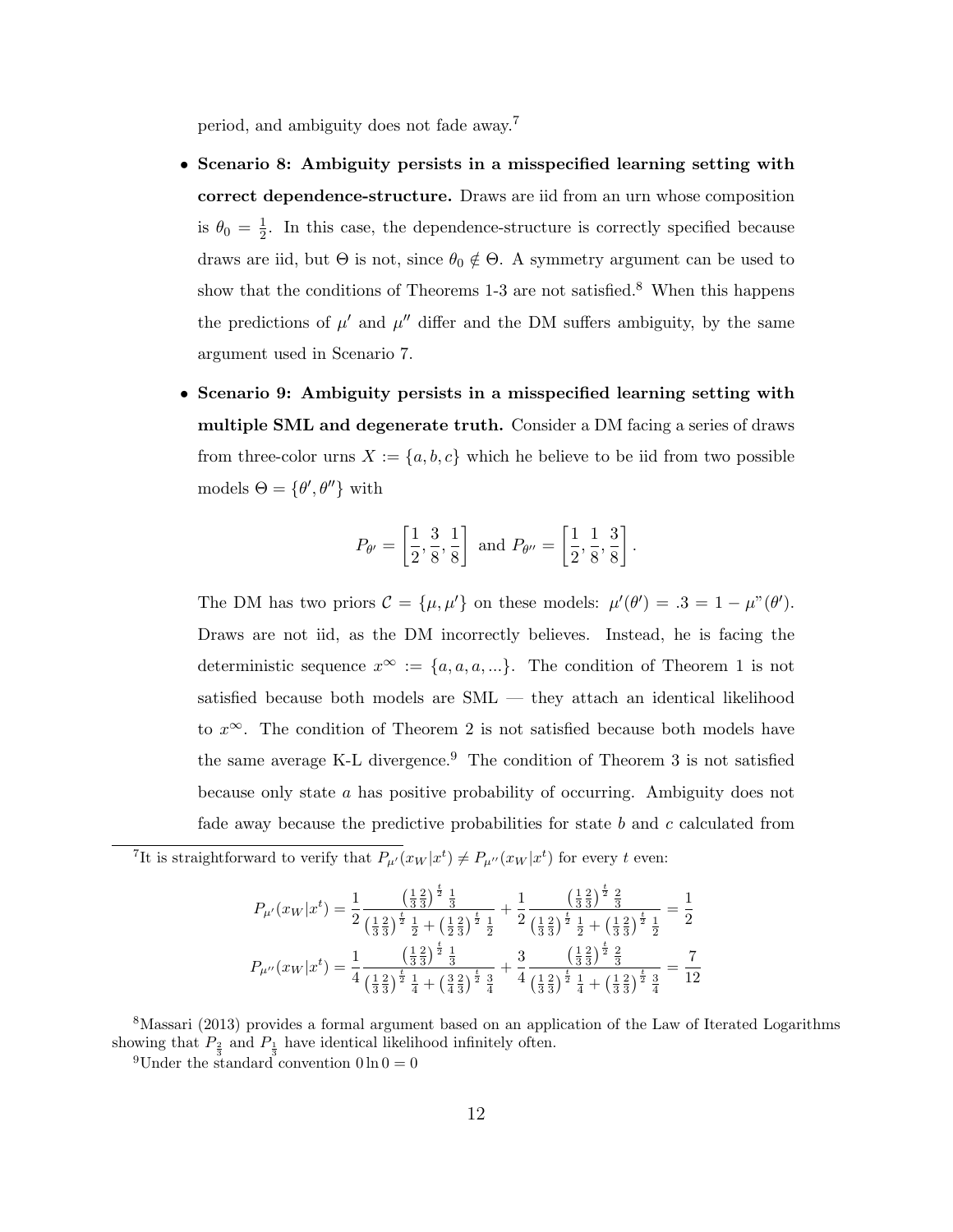the two time zero priors differ, and the two priors remain constant over time since  $P_{\theta}(a) = P_{\theta}(a)$  and only state a occurs.

## 6 Appendix

In this appendix,

- Given two functions on the real line, f and g,  $f = o(g)$ , abbreviates  $\lim_{x \to \infty} \frac{f(x)}{g(x)} = 0$ ;
- $\hat{\theta}_t := \hat{\theta}(x^t)$  is the maximum likelihood model on the partial history  $x^t$ ;
- $D\left(P_{\hat{\theta}_t}||P_{\theta}\right) := E_{P_{\hat{\theta}_t}} \ln \frac{P_{\hat{\theta}_t}(x)}{P_{\theta}(x)}$  $\frac{\partial_t V^{(0)}}{\partial P_\theta(x)}$  is the K-L divergence from  $P_\theta$  to  $P_{\hat{\theta}_t}$ .

**Lemma 1.** Given a path  $x^{\infty} \in X^{\infty}$  and a family of models  $M = \{P_{\theta} : \theta \in \Theta\}$ , if  $\hat{\theta}, \bar{\theta}$ are SML, then  $|P_{\hat{\theta}}(x_t|x^{t-1}) - P_{\overline{\theta}}(x_t|x^{t-1})| \to 0$  on  $x^{\infty}$ .

*Proof.* By contradiction, suppose  $\hat{\theta}, \bar{\theta}$  are SML and  $|P_{\hat{\theta}}(x_t|x^{t-1}) - P_{\bar{\theta}}(x_t|x^{t-1})| \nrightarrow 0$  on  $x^{\infty}$ , so that  $\exists \epsilon : \frac{P_{\tilde{\theta}}(x_t|x^{t-1})}{P_{\theta}(x_t|x^{t-1})}$  $\frac{P_{\tilde{\theta}}(x_t|x^{t-1})}{P_{\hat{\theta}}(x_t|^{t-1})} \notin (1 \pm \epsilon)$  infinitely often on  $x^{\infty}$ . It follows that

$$
\lim_{t \to \infty} \frac{P_{\bar{\theta}}(x^t)}{P_{\hat{\theta}}(x^t)} = \lim_{t \to \infty} \frac{\prod_{\tau=1}^t P_{\bar{\theta}}(x_\tau | x^{\tau-1})}{\prod_{\tau=1}^t P_{\hat{\theta}}(x_\tau |^{\tau-1})} = \begin{cases} \infty \\ 0 & \text{on } x^\infty \Rightarrow \hat{\theta} \text{ is not SML or } \bar{\theta} \text{ is not SML.} \\ \n\frac{\beta}{\beta} & \text{on } x^\infty \Rightarrow \hat{\theta} \text{ is not SML or } \bar{\theta} \text{ is not SML.} \n\end{cases}
$$

 $\Box$ 

#### Proof of Theorems 1 and 3

*Proof.* Because  $\mathcal{C}$  is compact, then argmax  $\mu', \mu'' ∈ C$  $\lim_{t \to \infty} \int_X \left| dP_{\mu''}(x|x^t) - dP_{\mu'}(x|x^t) \right|$  is non empty. Thus, it suffices to prove that

$$
\exists SML \Leftrightarrow \forall \mu', \mu'' \in \mathcal{C}, \lim_{t \to \infty} \int_X \left| dP_{\mu''}(x|x^t) - dP_{\mu'}(x|x^t) \right| = 0.
$$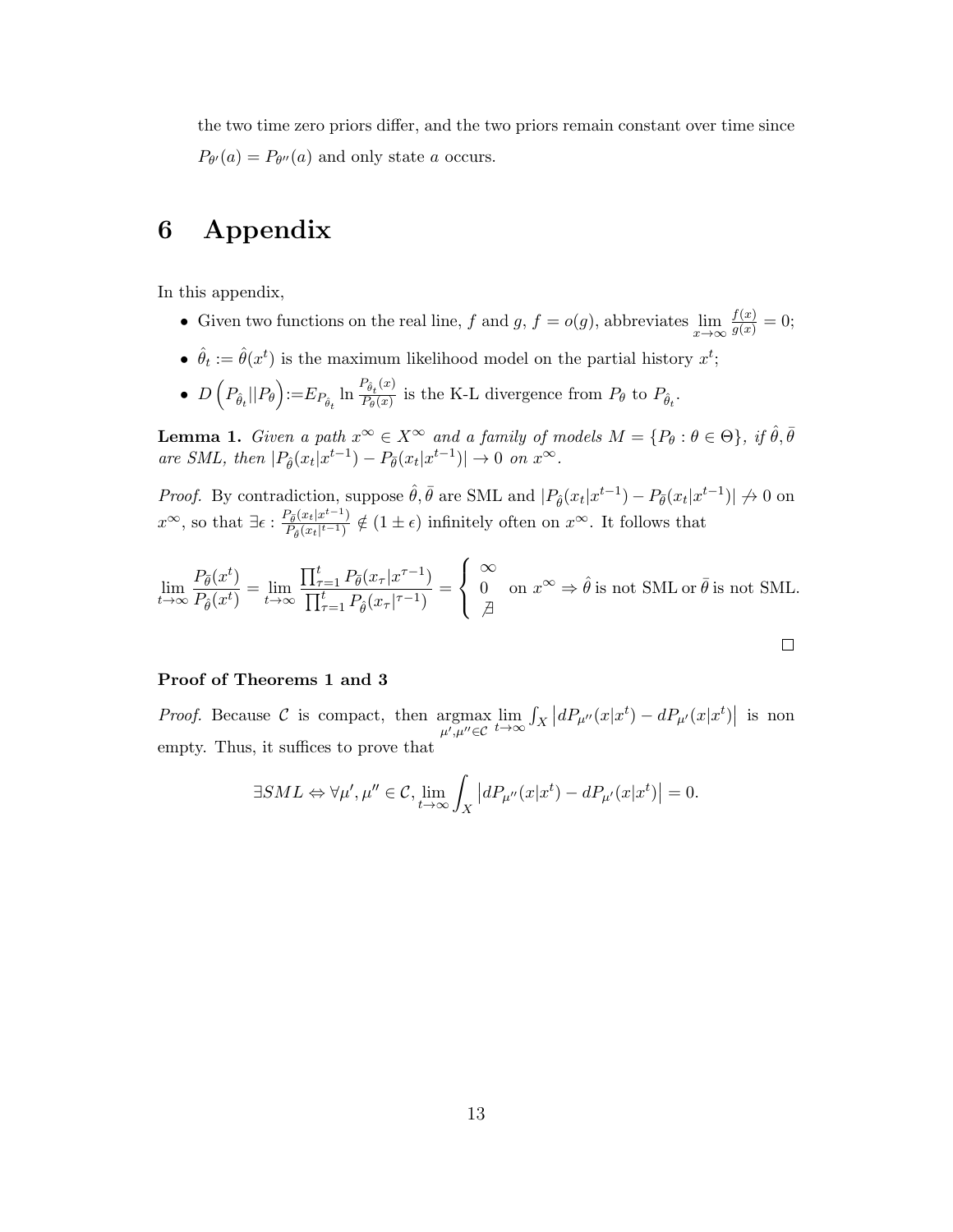• Theorem 1: by assumption, there is a unique SML,  $\hat{\theta}$ . Therefore,

$$
\lim_{t \to \infty} \int_X |dP_{\mu''}(x|x^t) - dP_{\mu'}(x|x^t)|
$$
\n
$$
:= \lim_{t \to \infty} \int_X \left| \sum_{\theta} P_{\theta}(x) \frac{P_{\theta}(x^t) \mu''(\theta)}{\sum_{\theta} P_{\theta}(x^t) \mu''(\theta)} - \sum_{\theta} P_{\theta}(x) \frac{P_{\theta}(x^t) \mu'(\theta)}{\sum_{\theta} P_{\theta}(x^t) \mu'(\theta)} \right| dx
$$
\n
$$
= a \int_X \lim_{t \to \infty} \left| \frac{P_{\hat{\theta}}(x)}{1 + \sum_{\theta \neq \hat{\theta}} \frac{P_{\theta}(x)}{P_{\hat{\theta}}(x^t) \mu''(\hat{\theta})}} + \frac{\sum_{\theta \neq \hat{\theta}} P_{\theta}(x) \frac{P_{\theta}(x^t) \mu''(\theta)}{P_{\hat{\theta}}(x^t) \mu''(\hat{\theta})}}{1 + \sum_{\theta \neq \hat{\theta}} \frac{P_{\theta}(x) \mu''(\hat{\theta})}{P_{\hat{\theta}}(x^t) \mu''(\hat{\theta})}} - \frac{P_{\hat{\theta}}(x)}{1 + \sum_{\theta \neq \hat{\theta}} \frac{P_{\theta}(x) \mu''(\theta)}{P_{\hat{\theta}}(x^t) \mu'(\hat{\theta})}} - \frac{\sum_{\theta \neq \hat{\theta}} P_{\theta}(x) \frac{P_{\theta}(x^t) \mu'(\theta)}{P_{\hat{\theta}}(x^t) \mu'(\hat{\theta})}}{1 + \sum_{\theta \neq \hat{\theta}} \frac{P_{\theta}(x^t) \mu'(\theta)}{P_{\hat{\theta}}(x^t) \mu'(\hat{\theta})}} \right| dx
$$
\n
$$
= \int_X \left| \frac{P_{\hat{\theta}}(x)}{1 + o(1)} + o(1) - \frac{P_{\hat{\theta}}(x)}{1 + o(1)} - o(1) \right| dx \quad \text{, by definition of SML};
$$
\n
$$
= 0
$$

Step a: The Lebesgue's Dominated Convergence Theorem allows exchanging integral and limit signs (Williams,  $1991$ ).<sup>10</sup>

• Theorem 3: If the SML is unique  $P_{\theta_0}$ -a.s., the proof above holds. Otherwise, for a given  $P_{\theta_0}$ -typical path  $x^{\infty}$ , let  $\hat{\Theta} \subseteq \Theta$  be the subset of models which satisfy the SML condition:  $\forall \hat{\theta}, \bar{\theta} \in \hat{\Theta}, \lim_{t \to \infty} \frac{P_{\hat{\theta}}(x^t)}{P_{\hat{\theta}}(x^t)} = k > 0$ , where k can vary depending on  $\hat{\theta}, \bar{\theta}$ . By Lemma 3, all models in  $\hat{\Theta}$  eventually deliver the same predictions on all states. Call this prediction  $\bar{P}$ , then the result follows substituting  $\bar{P}$  and  $\bar{\mu} = \sum_{\mu(\bar{\theta})} \mu(\theta)$  for  $P_{\hat{\theta}}$  and  $\hat{\mu}$  in Equation a above, respectively.

 $\Box$ 

Proof of Theorem 2

 ${}^{10}\text{Let } \{r_t(x)\}_{t=1}^{\infty} := \{|P_{\mu''}(x|x^t) - P_{\mu'}(x|x^t)|\}_{t=1}^{\infty}$  and note that  $|r_1|, |r_2|...$  are bounded above.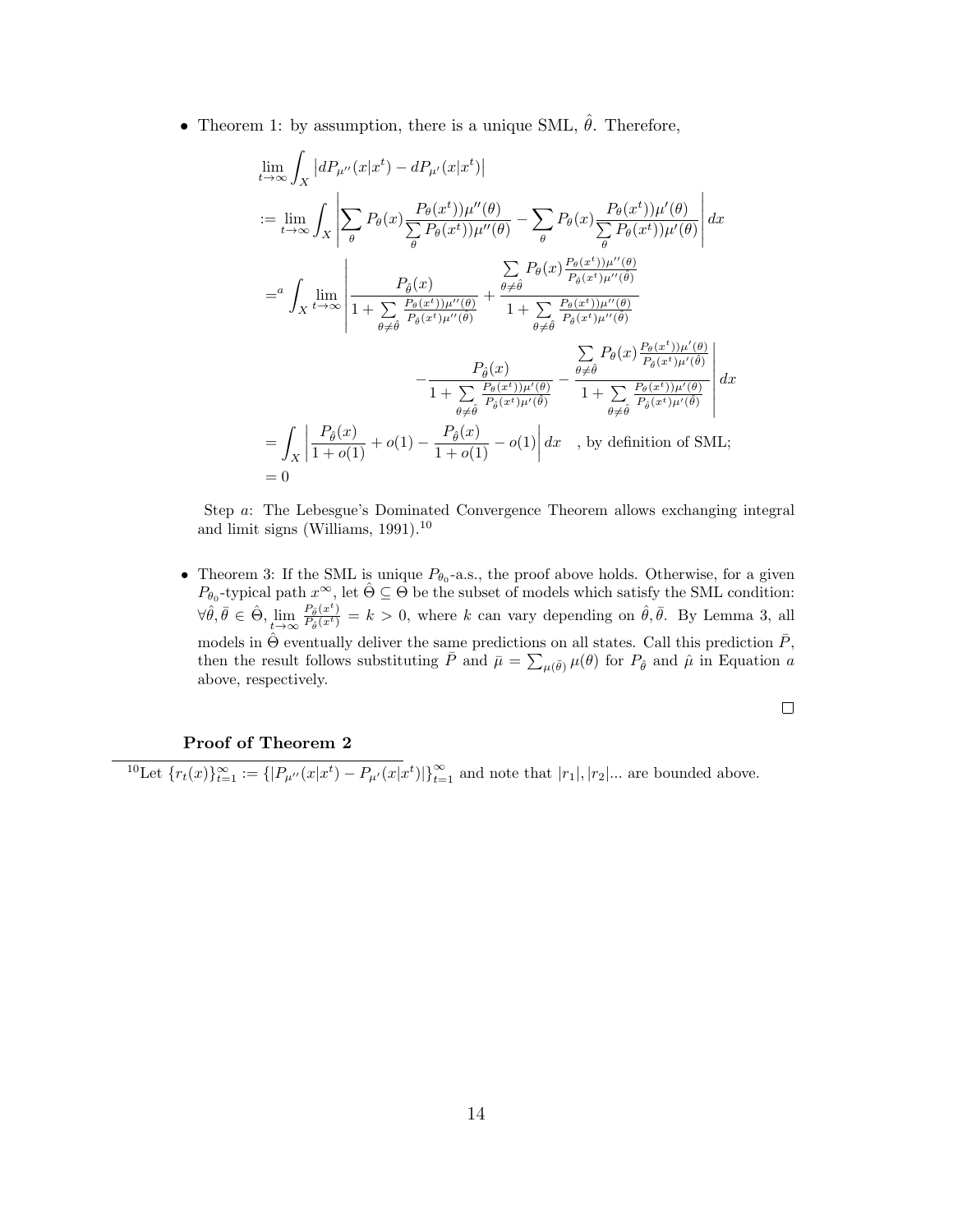*Proof.* Let  $\hat{\theta}$  be the unique element of argmin e gmin  $\bar{D}(P_{\theta_0}||P_{\theta})$ . Thus  $\exists \epsilon > 0$ :

$$
\forall \theta \neq \hat{\theta}, \ \bar{D}(P_{\theta_0}||P_{\hat{\theta}}) < \bar{D}(P_{\theta_0}||P_{\theta}) - \epsilon
$$
\n
$$
\Rightarrow \forall \theta \neq \hat{\theta}, \lim_{t \to \infty} \frac{1}{t} E_{P_{\theta_0}} \left[ \ln \frac{P_{\theta_0}(x^t)}{P_{\hat{\theta}}(x^t)} \right] - \lim_{t \to \infty} \frac{1}{t} E_{P_{\theta_0}} \left[ \ln \frac{P_{\theta_0}(x^t)}{P_{\hat{\theta}}(x^t)} \right] < -\epsilon
$$
\n
$$
\Rightarrow^a \forall \theta \neq \hat{\theta}, \lim_{t \to \infty} E_{P_{\theta_0}} \left[ \frac{1}{t} \sum_{\tau=1}^t E_{P_{\theta_0}} \left[ \ln \frac{P_{\theta_0}(x|x^{\tau-1})}{P_{\hat{\theta}}(x|x^{\tau-1})} \right| x^{\tau-1} \right] - \frac{1}{t} \sum_{\tau=1}^t E_{P_{\theta_0}} \left[ \ln \frac{P_{\theta_0}(x|x^{\tau-1})}{P_{\theta}(x|x^{\tau-1})} \right] x^{\tau-1} \right] < -\epsilon
$$
\n
$$
\Rightarrow^b \forall \theta \neq \hat{\theta}, \lim_{t \to \infty} \frac{1}{t} \sum_{\tau=1}^t \ln \frac{P_{\theta_0}(x_\tau|x^{\tau-1})}{P_{\hat{\theta}}(x_\tau|x^{\tau-1})} - \lim_{t \to \infty} \frac{1}{t} \sum_{\tau=1}^t \ln \frac{P_{\theta_0}(x_\tau|x^{\tau-1})}{P_{\theta}(x_\tau|x^{\tau-1})} < -\epsilon \quad P_{\theta_0} - \text{a.s.}
$$
\n
$$
\Rightarrow \forall \theta \neq \hat{\theta}, \lim_{t \to \infty} \frac{t}{P_{\hat{\theta}}(x^t)} = -\infty \quad P_{\theta_0} - \text{a.s.}
$$
\n
$$
\Rightarrow \forall \theta \neq \hat{\theta}, \lim_{t \to \infty} \frac{P_{\theta}(x^t)}{P_{\hat{\theta}}(x^t)} = -\infty \quad P_{\theta_0} - \text{a.s.}
$$
\n
$$
\Rightarrow \forall \
$$

a) Telescoping the log and using the tower property of expectation.

b) The Strong Law of Large Numbers for Martingale Differences (Williams, 1991) allows substituting the limit average sum of conditional expected values with the limit average sum of realized values P-a.s.:

$$
\forall \theta \in \Theta \lim_{t \to \infty} \frac{1}{t} \sum_{\tau=1}^{t} \left( E_{P_{\theta_0}(x | x^{\tau-1})} \left[ \ln \frac{P_{\theta_0}(x | x^{\tau-1})}{P_{\theta}(x | x^{\tau-1})} \right] - \ln \frac{P_{\theta_0}(x_{\tau} | x^{\tau-1})}{P_{\theta}(x_{\tau} | x^{\tau-1})} \right) = 0 \quad P_{\theta_0} \text{-a.s.}
$$

**Lemma 2.** Let  $\mu'$  and  $\mu''$  be two prior on  $\Theta$ , if u is bounded, then

$$
\lim_{t \to \infty} \int_X |dP_{\mu''}(x|x^t) - dP_{\mu'}(x|x^t)| = 0 \Rightarrow \lim_{t \to \infty} \left[ \int_X u(f(x))dP_{\mu''}(x|x^t) - \int_X u(f(x))dP_{\mu'}(x|x^t) \right] = 0
$$

Proof.

$$
\lim_{t \to \infty} \int_X |dP_{\mu''}(x|x^t) - dP_{\mu'}(x|x^t)| = 0
$$
\n
$$
\Rightarrow \lim_{t \to \infty} A_t^1 = \lim_{t \to \infty} \max_{x \in X} |u(f(x))| \int_X |dP_{\mu''}(x|x^t) - dP_{\mu'}(x|x^t)| = 0
$$
\n
$$
\Rightarrow \lim_{t \to \infty} A_t^2 = \lim_{t \to \infty} \int_X |u(f(x))| |dP_{\mu''}(x|x^t) - dP_{\mu'}(x|x^t)| = 0
$$
\n
$$
\Rightarrow \lim_{t \to \infty} A_t^3 = \lim_{t \to \infty} \int_X u(f(x)) dP_{\mu''}(x|x^t) - \int_X u(f(x)) dP_{\mu'}(x|x^t)| = 0
$$
\n
$$
\Rightarrow \lim_{t \to \infty} \left[ \int_X u(f(x)) dP_{\mu''}(x|x^t) - \int_X u(f(x)) dP_{\mu'}(x|x^t) \right] = 0.
$$
\n
$$
\Rightarrow \lim_{t \to \infty} \left[ \int_X u(f(x)) dP_{\mu''}(x|x^t) - \int_X u(f(x)) dP_{\mu'}(x|x^t) \right] = 0.
$$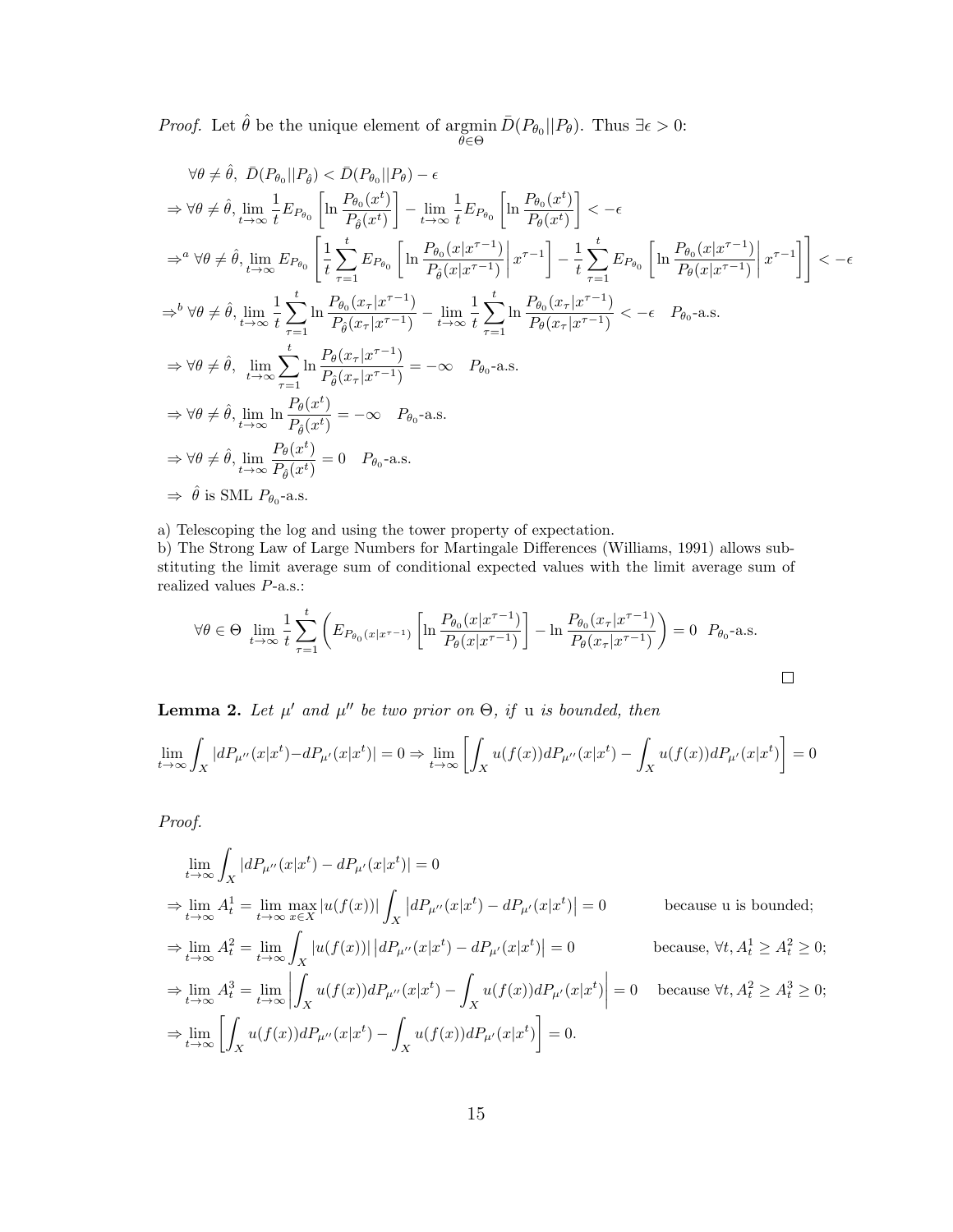**Lemma 3.** If the true data generating process  $P_{\theta_0}$  assigns strictly positive probability to every state after every history, then all SML eventually attach identical probability to all states, i.e., if  $\forall x^{t-1}, \forall x_t, P_{\theta_0}(x_t|x^{t-1}) > 0$ ,

$$
\lim_{t \to \infty} \frac{P_{\tilde{\theta}}(x^t)}{P_{\hat{\theta}}(x^t)} = k \in (0, \infty) \Rightarrow \lim_{t \to \infty} ||P_{\tilde{\theta}}(x|x^{t-1}) - P_{\hat{\theta}}(x|x^{t-1})|| = 0 \ P_{\theta_0} - a.s.
$$

*Proof.* We prove the contrapositive statement. If  $\forall x^{t-1}, \forall x_t, P_{\theta_0}(x_t|x^{t-1}) > 0$ ,

$$
\exists \epsilon > 0 : \|P_{\bar{\theta}}(x|x^{t-1}) - P_{\hat{\theta}}(x|x^{t-1})\| > \epsilon \text{ infinitely often} \Rightarrow \neg \lim_{t \to \infty} \frac{P_{\bar{\theta}}(x^t)}{P_{\hat{\theta}}(x^t)} = k \in (0, \infty) \ P_{\theta_0} \text{-a.s.}
$$

Our proof is an application of the Levy's extension of the Borel-Cantelli Lemma from which we borrow most notation (see, Williams, 1991, pg. 124.)

Consider two models  $\theta$  and  $\theta$  that deliver different predictions in at least a state infinitely often. Call the subsequence of such periods  $(t_{\tau})_{\tau=1}^{\infty}$ , so that  $\forall x_t, P_{\theta_0}(x_t) > 0 \Rightarrow \exists \epsilon_1 > 0 : \forall t_\tau, \xi_{t_\tau} := P_{\theta_0}\left(\frac{P_{\tilde{\theta}}(x_{t_\tau} | x^{t_\tau-1})}{P_{\hat{\theta}}(x_{t_\tau} | t_\tau^{-1})}\right)$  $\frac{P_{\bar{\theta}}(x_{t_{\tau}}|x^{t_{\tau}-1})}{P_{\hat{\theta}}(x_{t_{\tau}}|^{t_{\tau}-1})} \notin (1 \pm \epsilon_1)\Big) > 0.$ Let  $Z_n := \frac{1}{n} \sum_{\tau=1}^n I_{\int \frac{P_{\bar{\theta}}(x_{t_{\tau}}|x^{t_{\tau}-1})}{\sigma}}$  $\left\{\frac{P_{\tilde{\theta}}(x_{t_{\tau}}|x^{t_{\tau}-1})}{P_{\hat{\theta}}(x_{t_{\tau}}|t_{\tau}-1)}\right\}}$ , and  $Y^n:=\sum_{\tau=1}^n \xi_{t_{\tau}}$ . Note that  $\lim_{n\to\infty} Y^n = \infty$ .

The Levy extension of the Borel-Cantelli Lemma guarantees that  $P_{\theta_0}$ -a.s.,

$$
\lim_{n \to \infty} Y^n = \infty \Rightarrow \lim_{n \to \infty} \frac{Z_n}{Y^n} = 1.
$$

The result follows because

$$
\lim_{n \to \infty} \frac{Z_n}{Y^n} = 1 \Rightarrow \exists \epsilon_0 : P_{\theta_0} \left( \left\{ \frac{P_{\tilde{\theta}}(x_{t_{\tau}} | x^{t_{\tau}-1})}{P_{\hat{\theta}}(x_{t_{\tau}} | t_{\tau}-1)} \notin (1 \pm \epsilon_1) \text{ infinitely often} \right\} \right) = 1
$$

$$
\Rightarrow P_{\theta_0} \left( \left\{ \lim_{t \to \infty} \frac{P_{\tilde{\theta}}(x^t)}{P_{\hat{\theta}}(x^t)} = \{0, \infty\} \text{ or } \lim_{t \to \infty} \frac{P_{\tilde{\theta}}(x^t)}{P_{\hat{\theta}}(x^t)} \text{ does not exist} \right\} \right) = 1
$$

$$
\Leftrightarrow P_{\theta_0} \left( \neg \left\{ \lim_{t \to \infty} \frac{P_{\tilde{\theta}}(x^t)}{P_{\hat{\theta}}(x^t)} = k \in (0, \infty) \right\} \right) = 1.
$$

## References

- Berk, R. H. (1966). Limiting behavior of posterior distributions when the model is incorrect. The Annals of Mathematical Statistics, 37(1):51–58.
- Doob, J. L. (1949). Application of the theory of martingales. Colloques Internationaux du Centre National de la Recherche Scientifique Paris.